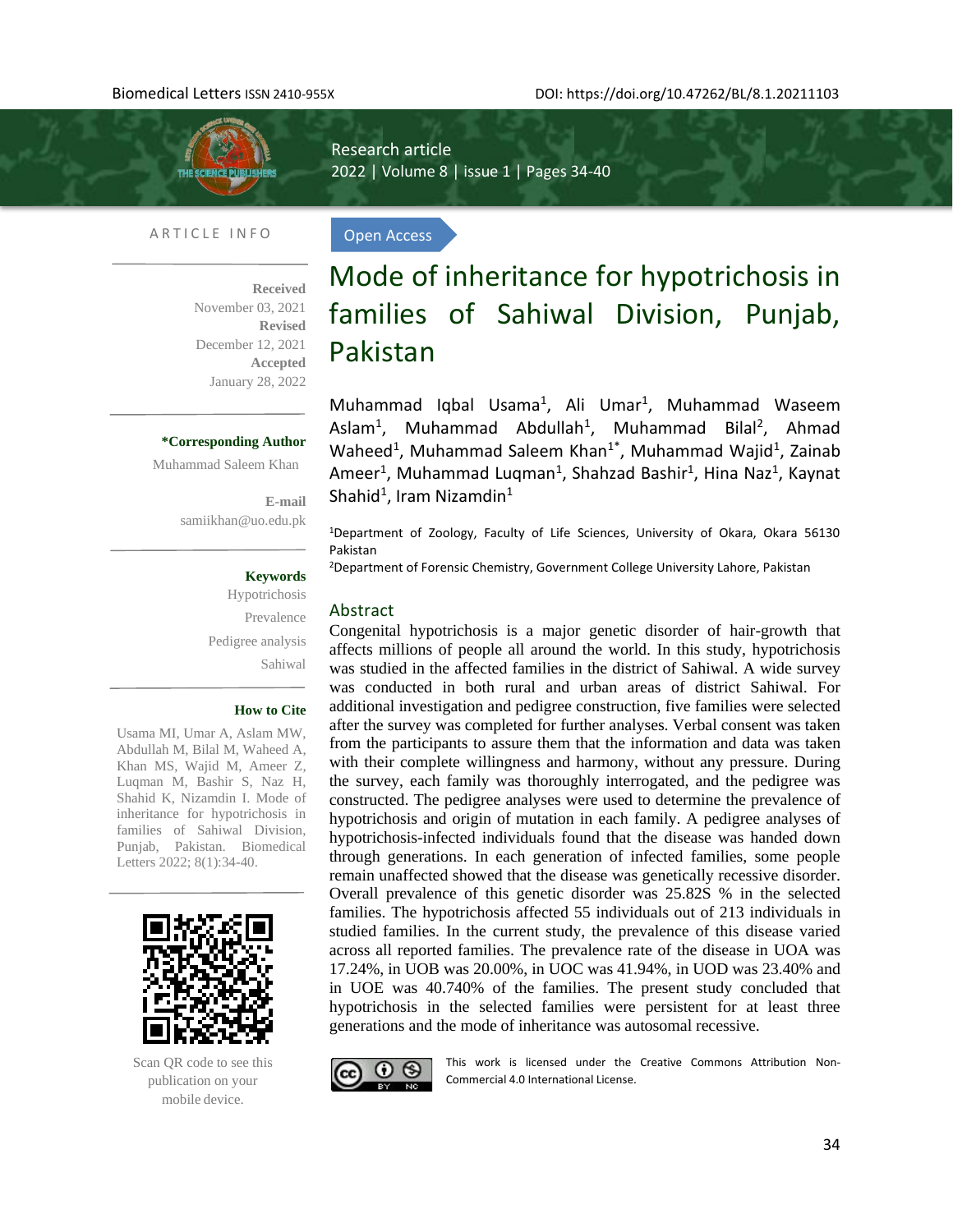# **Introduction**

Hairs are the extensions of skin, made up of keratin and produced by the hair follicles synthesized during embryogenesis by the interactions between the ectoderm and mesenchyme tissues. Congenital hypotrichosis is a disease in which male become bald. Development of hairs can be altered due to mutation in the governing genes. The hair in the affected areas is normally short, dry, and rough. It can also be tightly curled, lighter in color, and more likely to split. Hypotrichosis is a congenital condition that has been attributed to a number of genetic syndromes. It has been evidenced that it is a genetic disorder. X-linked generalized hypertrichosis has been previously mapped to the Xq24-q27.1 chromosome [1]. This disease occurs alone and also in syndromic forms including Ambras syndrome (AS; OMIM 145701). It is a rare form that affects people who have generalized hypertrichosis that is more pronounced over the upper part of the body, face, and ears, as well as abnormal facial features like a triangular, coarse face and long palpebral fissures. Similarly, hypertrichosis having gingival hyperplasia (OMIM 135400) is also a syndromic form and most commonly inherited as an autosomal dominant pattern. The affected individuals present with generalized hypertrichosis and coarse facial features, including thick lips, wide and flat nasal bridge, large ears, and gingival hyperplasia [2].

Hypotrichosis with recurrent skin vesicles is a condition with an autosomal recessive pattern of inheritance and identified in Pakistani population. Clinically, the symptoms may vary and generally include affected individuals with a sparse scalp, facial, and body hair with fragile hair shafts, as well as recurrent diffuse vesicles involving the scalp and body and non-mucosal surfaces of the body that heal without scarring. The disease was mapped to the *DSG–DSC* cluster on chromosome 18q12.1, and a homozygous nonsense mutation on *DSC3* [3].

Numerous people have been identified for having fewer hair pouches, smaller follicles, and delicate irregular hair [4]. This could happen as a result of a single defect, or as a symptom of an inherited disease, and it usually occurs in combination with other ectodermal disorders.

The objective of current study was to provide information on hypotrichosis in the Sahiwal area of Punjab, Pakistan. The prevalence of such genetic disorders in Pakistan is also an important aspect of the present study.

# **Material and Method**

#### *Study Area*

The current study was conducted in Sahiwal previously known as Montgomery a city in Punjab, Pakistan. It is Pakistan's 21<sup>st</sup> most populous city and the administrative center of both the Sahiwal District and the Sahiwal Division. Sahiwal is located between Lahore and Multan, about 180 Kilometers from the capital Lahore and 100 Kilometers from Faisalabad between the Sutlej and Ravi rivers. Wheat, cotton, tobacco, legumes, potato, and oil seeds are the main crops. Cotton textiles and lacquered woodwork are also the product of Sahiwal.

#### *Sample Collection*

Both rural and urban areas of district Sahiwal was visited to find out the families with disorders. After detailed visits, five families were selected for study and to construct the pedigree. The pictures of affected individuals were also taken with the consent of each family. The samples were collected from five different families using simple and direct questions. The university's ethical committee granted permission to conduct the current research (**Table 1**).

#### *Pedigree analyses*

Seven families were selected for pedigree analyses. Each family was detailed interviewed, and pedigree was constructed. The prevalence of hypotrichosis among each family and origin of mutation was recorded through pedigree analyses.

#### *Statistical analysis*

The third section concerned the history of patients having hypotrichosis. In the final section, some questions about baldness were observed. Data were analyzed by using MS office software, using descriptive statistics to find mean, percentage and prevalence rate of the diseases.

# **Results**

#### *Prevalence of hypotrichosis*

The present study was planned to record the mode of inheritance of hypotrichosis in selected families of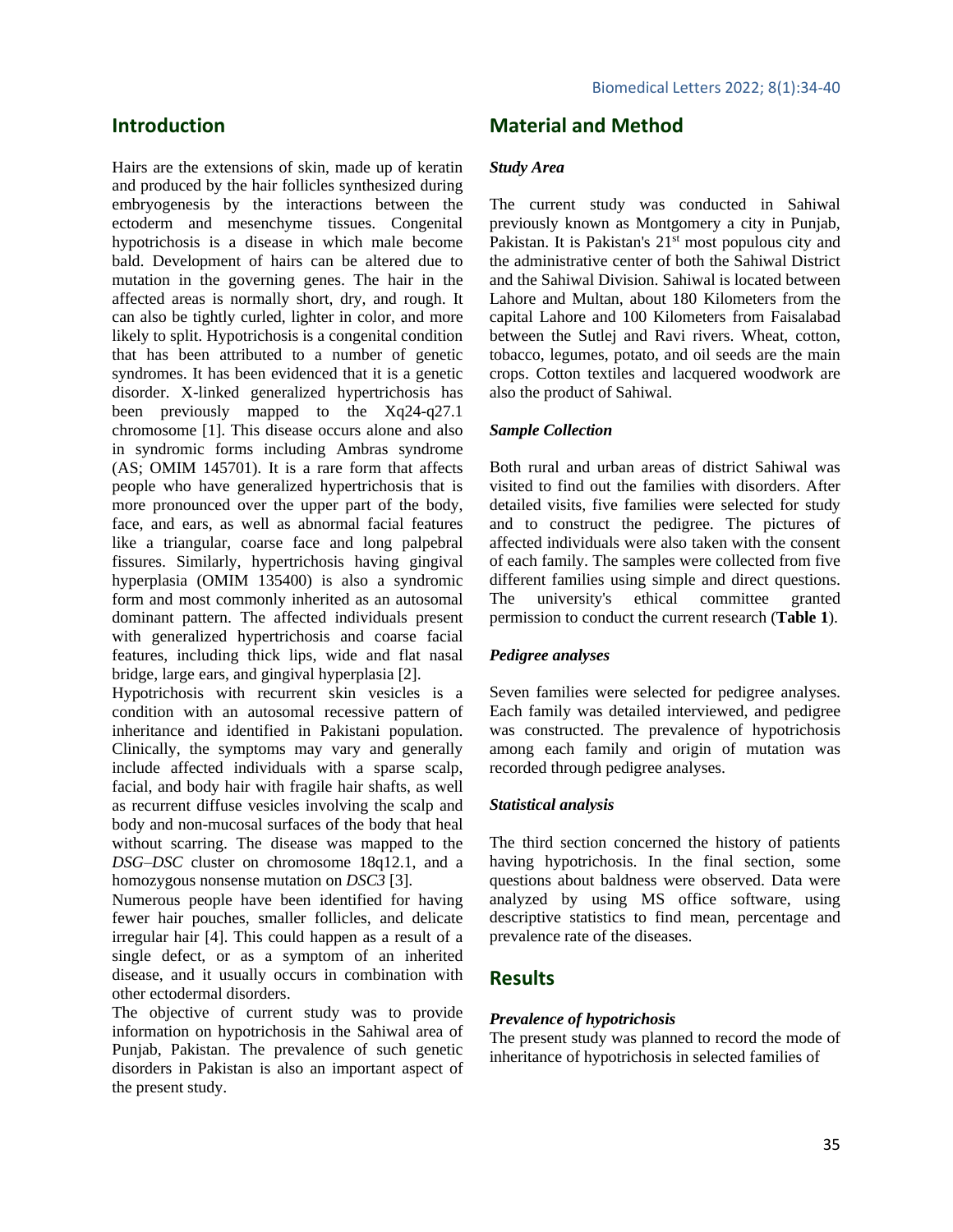| <b>Lable 1.</b> Dailiping Sites |                                         |                                                    |  |  |
|---------------------------------|-----------------------------------------|----------------------------------------------------|--|--|
| <b>Family Number</b>            | <b>Name of Villages</b>                 | <b>Geographical coordinates</b>                    |  |  |
| UOA                             | 9/sp distteric Pakptan division Sahiwal | 30.3930 $\degree$ N, 73.5259 $\degree$ E           |  |  |
| UOB                             | Chak 68/4-r Sahiwal                     | 30.66595, 73.10186                                 |  |  |
| UOC-                            | Toot wala Noorshah                      | 30° 50′ 0″ North, 73° 12′ 0″ East                  |  |  |
| <b>UOD</b>                      | Urban area of Sahiwal                   | $30^{\circ}$ 40' 39.7812" N and 73° 6' 24.5232" E. |  |  |
| UOE                             | Chak 86/6-r Sahiwal                     | 30.41°N 73.40°E                                    |  |  |

**Table 1:** Sampling sites

the Sahiwal Division Punjab Pakistan. Five families with hypotrichosis were selected for the detailed study. The persons having hypotrichosis were identified. The prevalence of this genetic disorder was 25.82 % in the studied families. The prevalence was recorded by number of affected men out of total number of members of the family. Out of 213 members, 55 were affected with hypotrichosis (**Table 2**).

The prevalence of hypotrichosis was different in different families. In family, UOA was observed 17.24%, UOB was 20.00 %, UOC was 41.94 %, UOD was 23.40 %, UOE was 40.740 %, UOF was 46.43 % and UOG was 39.13 % in affected members.

**Table 2:** Prevalence of hypotrichosis

| Sr.#  | Family     | <b>Affected</b> | Total | Prevalence |
|-------|------------|-----------------|-------|------------|
|       | UOA        | 10              | 58    | 17.24      |
|       | UOB        | 10              | 50    | 20         |
| 3     | UOC        | 13              | 31    | 41.94      |
|       | UOD        | 11              | 47    | 23.40      |
| 5     | <b>UOE</b> | 11              | 27    | 40.74      |
| Total |            | 55              | 213   | 25.82      |

#### *Description of family UOA*

The family UOA was visited in a rural area of District Sahiwal which was affected with Hypotrichosis (baldness). There were 58 members in this family and ten members in four generations were affected with the genetic disorder of baldness. Two women were belonging to the family UOB. The 5<sup>th</sup> generation was not affected. The big factor which affected this genetic disorder was age. At the time of study, 5<sup>th</sup> generation was not affected because their age was less than 25 years. In the first four generations, baldness started before or at the age of 25 years. Affected individuals showed typical features of baldness for hypotrichosis. The mode of inheritance was autosomal recessive. The pedigree of the family is shown in **Fig. 1**.

#### *Description of family UOB*

Family UOB also belongs to district Sahiwal and affected with baldness. In this family, there were 23

males and out of them 10 were affected with a genetic disorder. There were 27 females, and all were normal. The 10 affected members were present in 3 consecutive generations starting from 1<sup>st</sup> generation and penetrate to  $3<sup>rd</sup>$  generation. The  $4<sup>th</sup>$  generation was not affected. All members in the 4<sup>th</sup> generation were below the age of 25 years. In the first four generations, baldness started at the age of 25 years.

The affected individuals showed typical features of baldness. The nature of inheritance was autosomal receive. The pedigree of this family is shown in **Fig. 2**.

#### *Description of family UOC*

This family belongs to Toot Wala Noor Shah, the rural location of district Sahiwal. In this family, 13 members were affected out of 18 male members. The other 13 were the normal female. The affected were present in 4 consecutive generations and transformation was continuous from 1<sup>st</sup> generation to 4<sup>th</sup> generation. This starts from the 1<sup>st</sup> generation including only one affected man. In the 2<sup>nd</sup> generation, two brothers were affected. In the 3rd generation, 4 brothers were affected. In the last 4<sup>th</sup> generation, 6 cousins were affected showing typical features of baldness, phenotype of hypotrichosis nature segregating in an autosomal recessive manner. The pedigree of this family is shown **Fig. 3**.

#### *Description of family UOD*

In the family UOC, 11 members were affected out of 24 men with this genetic disorder. In this family, 23 normal women were also present. The affected males were present in three consecutive generations transformation of this disorder started from 1st generation to 3rd generation continuously. This starts from the  $1<sup>st</sup>$  generation including only one affected man. In the  $2<sup>nd</sup>$  generation, only one man was affected. In the  $3<sup>rd</sup>$  generation, 9 brothers were affected. These 9 brothers were from two mothers. The 4<sup>th</sup> generation was not found affected. Affected individuals showed typical features of baldness, phenotype of hypotrichosis and mode of transmission was autosomal recessive. The pedigree of this family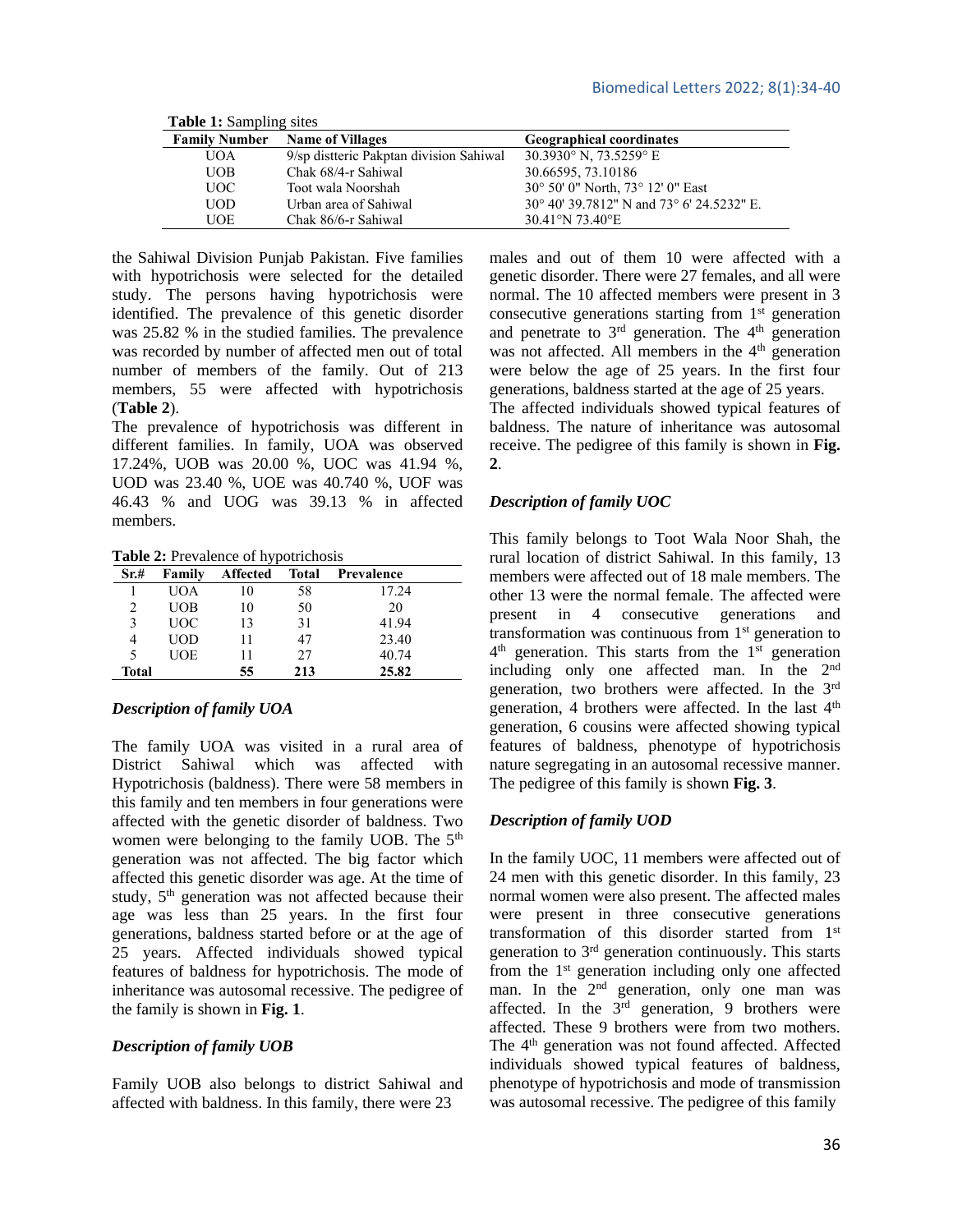



**Fig. 1:** Pedigree of Family UOA with all affected male



**Fig. 2:** Pedigree of Family UOB with all affected male

#### is shown in **Fig. 4**.

#### *Description of family UOE*

In family UOE eleven members were affected out of 15 men with this genetic disorder. In this family 12 women were present. Total members were 27. In the present study, about 11 men have been affected in 4 consecutive generations, transformation of this disorder started from 1<sup>st</sup> generation to 4<sup>th</sup> generation

continuously. This starts from the 1<sup>st</sup> generation including only one affected man. In the 2nd generation, one man was affected. In the 3rd generation, 3 brothers were affected. In the last 4<sup>th</sup> generation, six men were affected. The affected individuals showed typical features of baldness, phenotype of hypotrichosis nature, segregating in an autosomal recessive manner. The pedigree of this family is shown in **Fig. 5** (**Table 3**).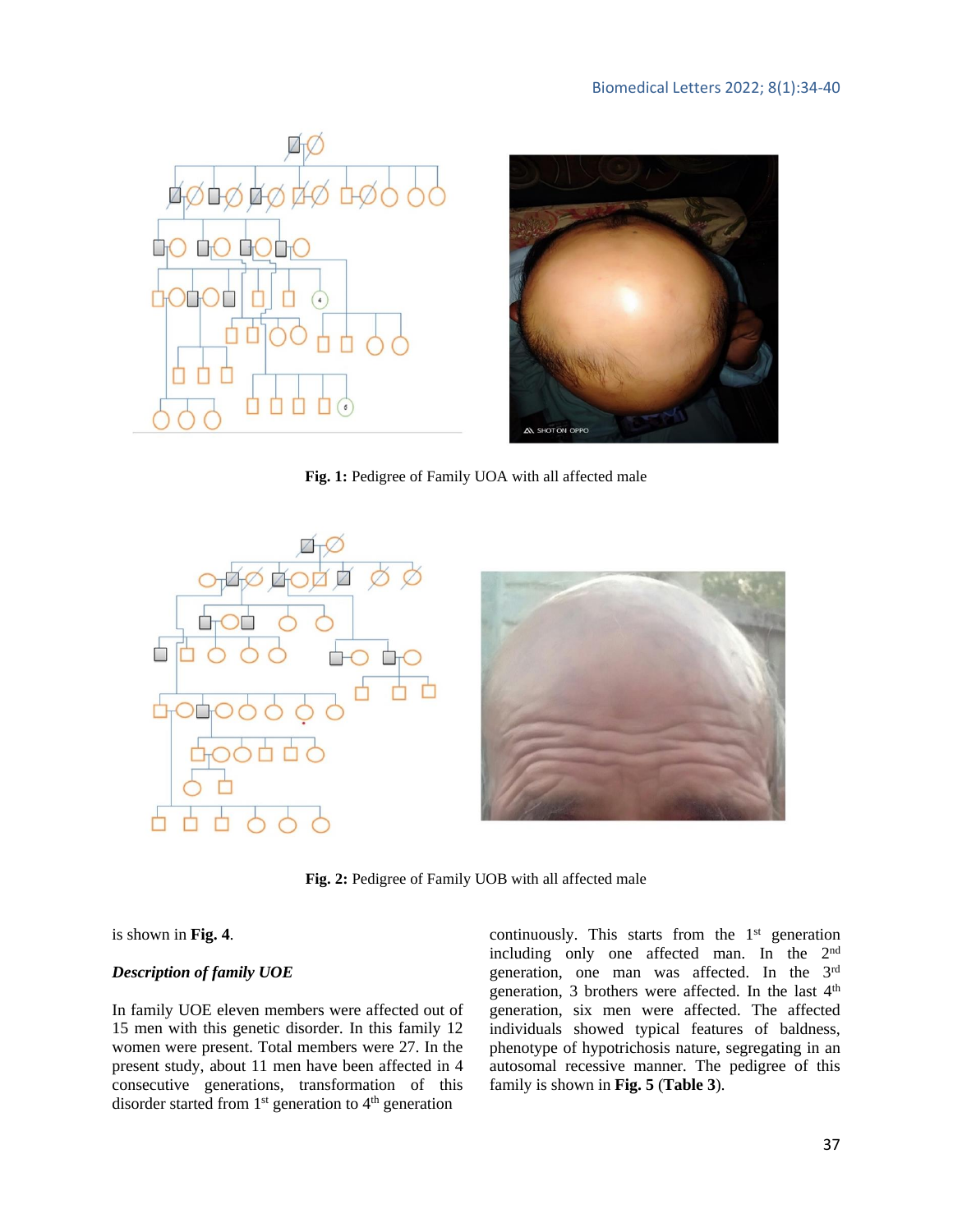

**Fig. 3:** Pedigree of family UOC with all affected male



**Fig. 4:** Pedigree of family UOD with all affected male

# **Discussion**

Congenital hypotrichosis is the most complex hair growth disorders, with several distinctive entities. Hypotrichosis is a condition characterised by a lack of hair in the early stages of life [5]. Autosomal dominant or autosomal recessive hypotrichosis caused by mutations in *[LIPH](https://medlineplus.gov/genetics/gene/liph/)* [6], *[LPAR6](https://medlineplus.gov/genetics/gene/lpar6/)* or *[DSG4](https://medlineplus.gov/genetics/gene/dsg4/)* [7] can be inherited in an autosomal dominant or autosomal recessive manner [8] and has a wide genetic diversity [9-12]. The purpose of

current study was to document the prevalence of hypotrichosis in some families in the Sahiwal region of Punjab, Pakistan. The results of current study revealed that the overall prevalence of this genetic condition was 25.82 percent (55/213) in the families investigated. However, the prevalence of hypotrichosis was different in families such as UOA 17.24%, in UOB 20.00 %, in UOC 41.94 %, in UOD 23.40 %, in UOE 40.740 %, in UOF 46.43 % and in UOG 39.13 %.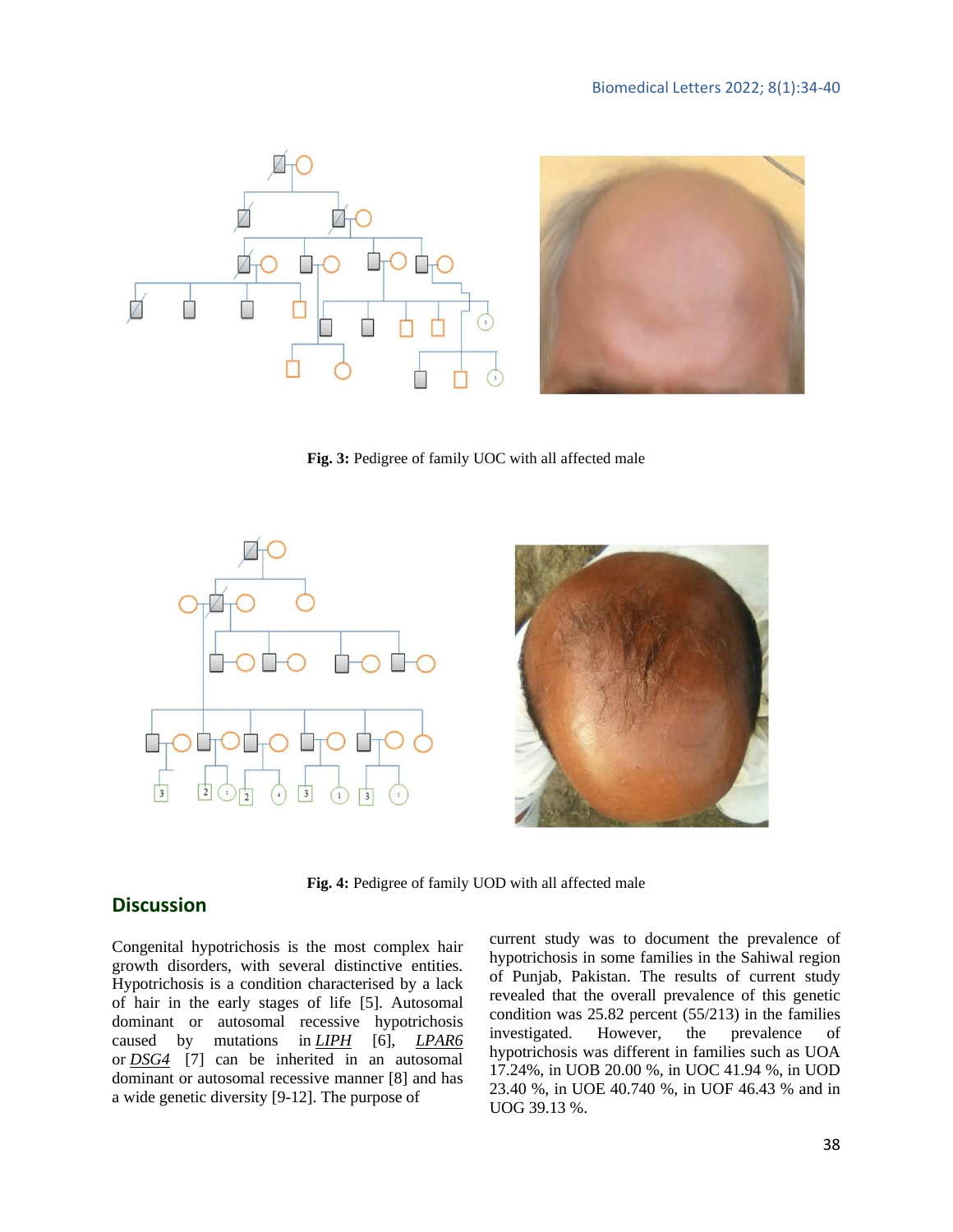

**Fig. 5:** Pedigree of family UOE with all affected male

Cambiaghi and Barbareschi [13] reported a sixmembered family with hypotrichosis while Basit, Wali [14] reported two families affected by hypotrichosis and displayed common symptoms of hereditary hypotrichosis of the scalp. They were either absolutely or partially deafening. Hair on the scalp was missing or thin and grew slowly. They have regular brows, axillary and body hair, and eyelashes. In certain cases, the affected members of the family, eyebrows, and lashes were sparse. In our study, affected members showed common symptoms of inheritance of hypotrichosis and hair fall. Eyebrows were not dispersed.

Bentley-Phillips and Grace [15] observed that the history was same in both male and female patients, with the main difference being the severity of the hypotrichosis. For the pedigree, an arbitrary distinction was made between extreme (those wearing wigs) and partial (those not wearing wigs). Until they were under school age, all of the children had normal hair. Then came a gradual and diffuse hair loss that affected the scalp, brows, and eyelashes, leaving only wispy hairs on the scalp. Body hair grew slowly and scattered. Current study showed no affected person wore the wig till the end of life. Under 25 years they had normal hairs. Eyelashes, eyebrows, and hair of the body except for hair of the head were found normal. Body hair grew slowly but not scattered.

Zlotogorski, Marek [16] observed 12 families with hypotrichosis. The parents of two of the families (3 and 4) were first cousins. Within the first days of life, all of the patients developed early-onset generalized scalp alopecia with the appearance of black dots. Infancy was also marked by follicular scalp hyperkeratotic papules with erythema, scaling, dryness, and pruritus. Hairs were generally small and brittle, could grow up to 10–20 cm in length. Occasionally, two or three hair follicles converged in a single ostium. With nobody's hair, reduced axillary hair, and limited presence of pubic hair, the brows and eyelashes were sparse. 8 families of hypotrichosis were observed. The parents of the family UOA and UOB were first cousins. The black dots of alopecia did not appear in these families. Before the 25-year age, the hair growth was normal. The remaining hairs like eyelashes pubic hair were normal and these hairs were not sparse.

Ali, Chishti [17] described the genotyping of hypotrichosis and to identify the chromosomes. Genotyping with markers linked to four different phenotypes was used to identify the underlying hypotrichosis locus in the family. There were Human hairless (*HR*) genes located on chromosome 8p21.3. Desmoglein Corneodesmosin is encoded by *DSG4*, present on chromosome 18q12.1. The *CDSN* is located at 6q21.33 and the AH locus is located at 3q27.2. The markers were entirely informative, and the three affected family members (IV-1, IV-2, and